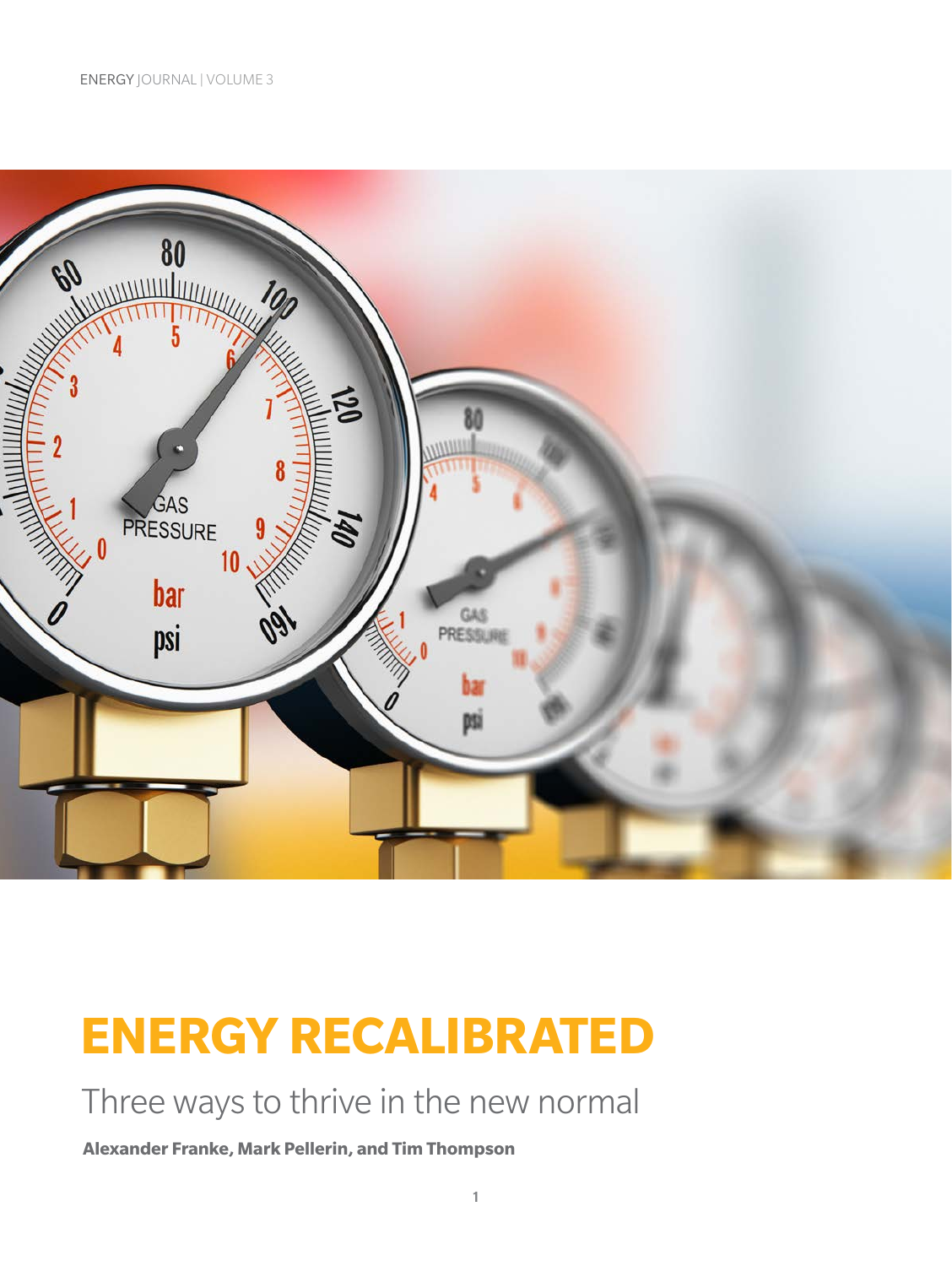TRANSFORMATION  $\Box$   $\Box$   $\Box$ 

nergy company economics are under<br>
attack. Companies are spending beyor<br>
their means, piling up excessive debt,<br>
and destroing shareholder uplue. Many beyo attack. Companies are spending beyond and destroying shareholder value. Many have swung from operating with surplus cash, to making due with shortfalls. Balance sheets that once served as shock absorbers have been wiped out, risking the ability of many companies to perform for years to come.

Energy companies have come out on top of volatile boom-and-bust commodity cycles before by raising new capital, tearing up and renegotiating supplier contracts, reducing permanent headcounts, and temporarily cutting capital budgets and dividend programs. But this rout is different. It's been more than 24 months since West Texas Intermediate oil prices tumbled from a high of \$106 to a low of \$27 in the first quarter of 2016. And it's unlikely that prices will bounce back any time soon, even if OPEC pulls back on production.

So energy company executives need to go beyond their comfort zones to build up resilience in the extraordinary times they now operate in. The industry has been recalibrated. Now companies need to revamp in order to continue to thrive in it. Here are three ideas for steps to start with:

#### Stop throwing good money after bad

projects. Find creative ways to free up capital. Reexamine strategic and financial plans.

Tighten working capital and shed non-core assets that can be operated without needing to be owned.

Swap financial for operational risks. Focus on becoming efficient, reliable, and profitable operations. Don't grow your oil reserves to provide shareholders exposure to the underlying commodity when it is no longer valued by banks and rating agencies. Explore physical and financial ways to optimize your supply chain, and take advantage of the fact that the forward price of oil is now higher than the spot price to boost returns.

Reconsider hedging. Stable performance is especially valuable now that most energy companies are operating with razor-thin margins for error. When capital buffers are depleted, use hedges to survive, recover, sustain, and grow long term. Use proprietary information to both dampen the downside (similar to buying insurance), and tap into the asymmetric upside that could result with an unexpected oil price rally.

Volatility doesn't always need to imply vulnerability. But it will for those companies that remain high-cost producers stuck in the past. Instead, energy companies owe it to themselves to manage risk more proactively, take action, and embrace tough decisions – as well as to the industries and consumers that count on them.

#### **Alexander Franke**

is a Zurich-based partner in Oliver Wyman's Energy practice

#### **Mark Pellerin**

is New York-based partner in Oliver Wyman's Energy practice

#### **Tim Thompson**

is a Calgary-based principal in Oliver Wyman's Energy practice

This article first appeared in *BRINK*